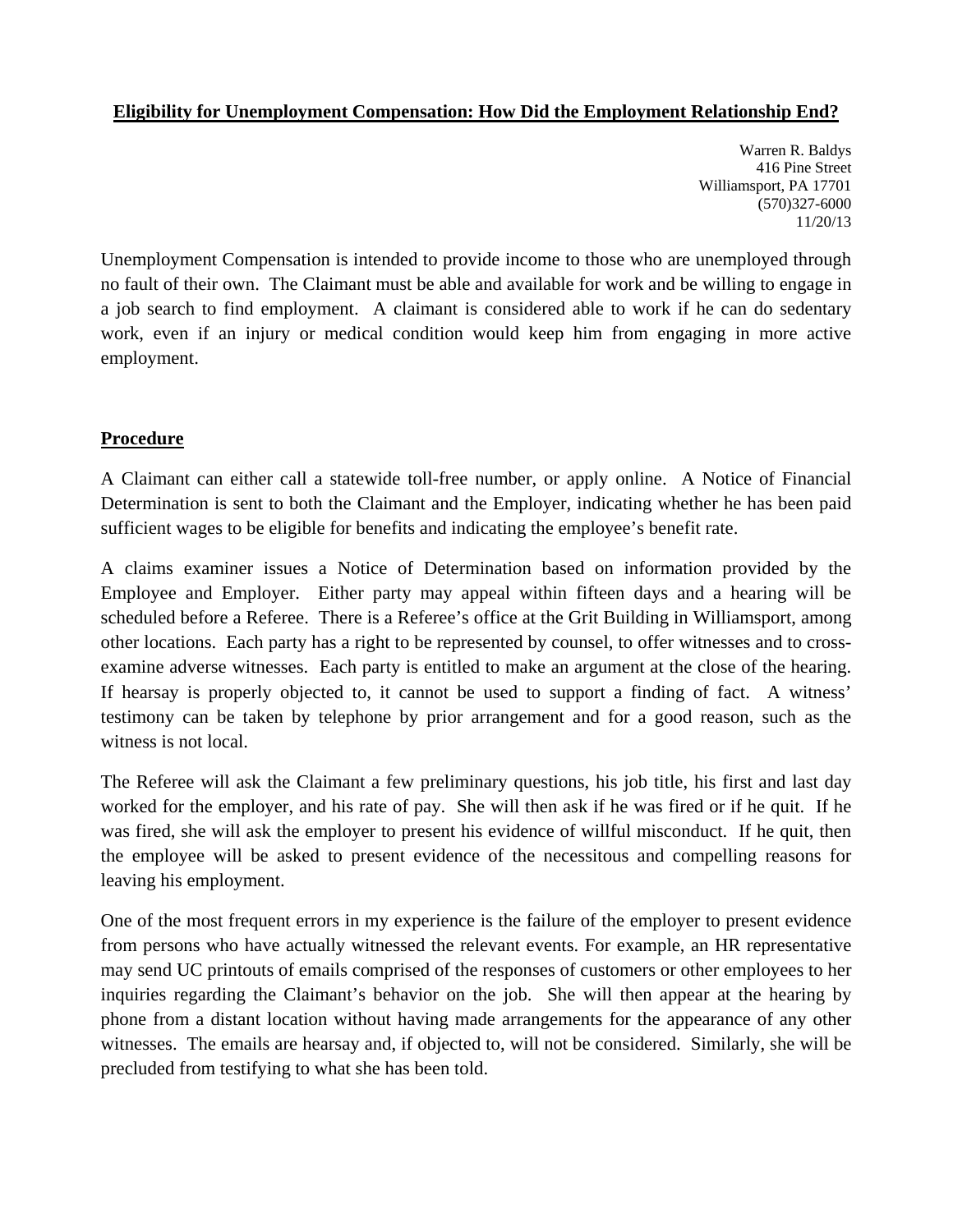Further appeal lies to the Unemployment Compensation Board of Review (UCBR). I appeal by certified mail and ask the board to send me the transcript of testimony and a copy of the exhibits. I also ask for the opportunity to brief the case which is always granted. The Board has broad authority to make alternate findings, even on credibility, and can affirm, modify or reverse the Referee's determination based on evidence previously submitted or direct the taking of new evidence.

The Commonwealth Court has exclusive jurisdiction of appeals from final orders of the UCBR. Claimants do not have to pay a filing fee because they are given automatic *in forma pauperis* status and need not apply for it.

A Petition for Allowance of Appeal can be filed with the PA Supreme Court which will occasionally review a UC case.

Findings of fact made by the Board of Review are conclusive on appeal so long as they are supported by substantial evidence.

### **When the Claimant has been fired….**

Case law in the  $19<sup>th</sup>$  Century established the proposition that employment in Pennsylvania is presumed to be at-will, meaning the employer can terminate the employee for a good reason, a bad reason, or no reason at all. Union contracts are a major exception to this rule. They provide for a grievance procedure and termination only for good cause. Personal contracts, like those which a professional athlete has with his team, are another exception. The other major exception is civil rights legislation which limits discrimination based on race, age, etc.

In light of rising income inequality and waning union influence, perhaps the at-will rule should be reconsidered. See *Bauer v. Pottsville Area Emergency Medical Service, Inc.,* 2000 PA Super 252, 758 A.2d 1265, 1269, 1270 (2000). Accord *Braun v. Wal-Mart Stores, Inc.,* 24 A.3d 875, 939-941 (Pa.Super.Ct. 2011), reargument denied (Aug. 11, 2011), appeal granted in part, 47 A.3d 1174 (Pa. 2012).

While an Employer can fire the employee for any reason or no reason at all, he will be entitled to unemployment compensation unless the employer can demonstrate that the employee is guilty of willful misconduct which resulted in his termination.

Willful misconduct is not defined in the statute. The appellate courts have defined it to include an act of wanton or willful disregard of the employer's interests, a deliberate violation of the employer's rules, a disregard of standards of behavior which the employer has a right to expect of an employee, or negligence indicating an intentional disregard of the employer's interest or of the employee's duties and obligations to the employer.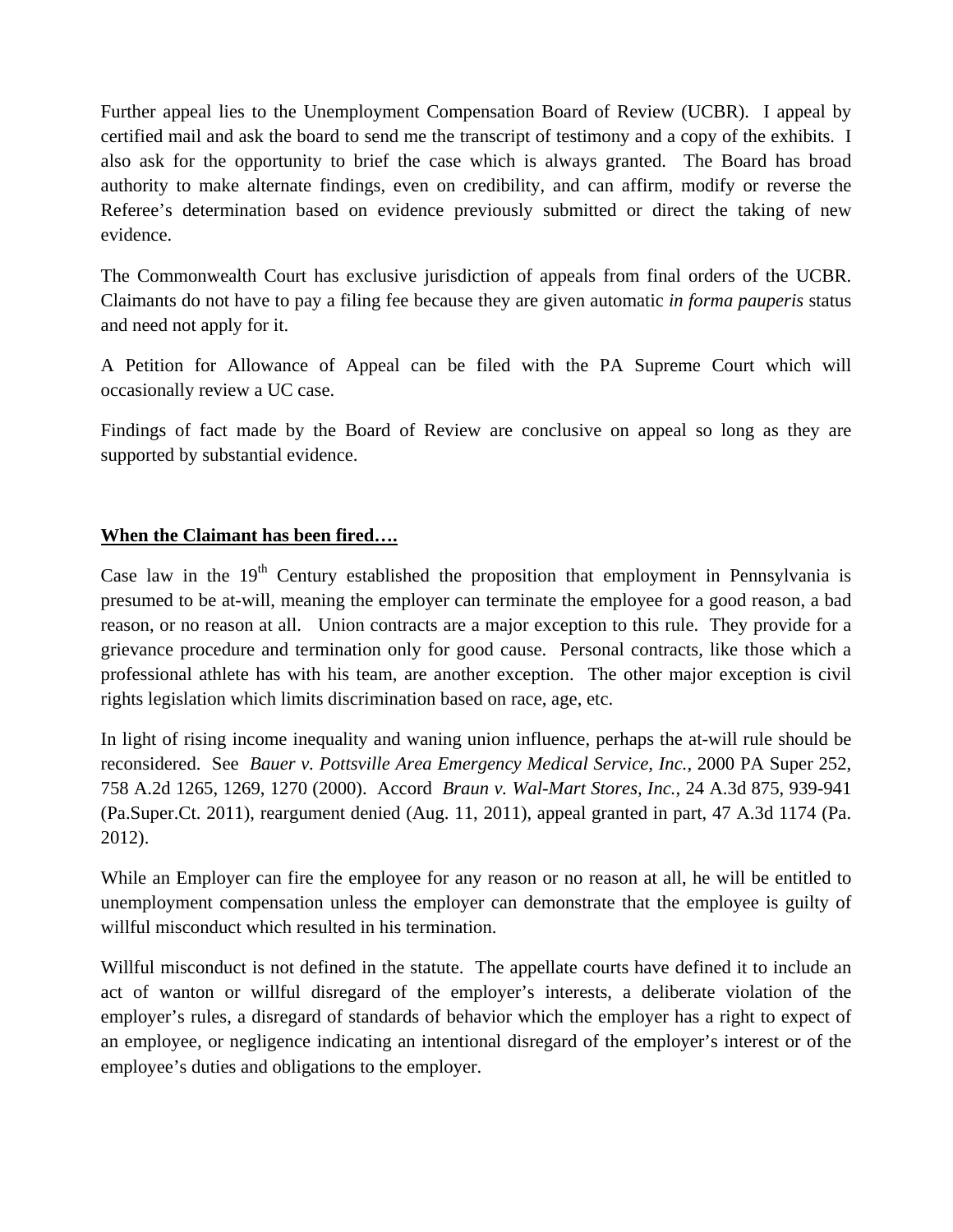Theft from the employer is an obvious example of willful misconduct. Many years ago I represented a woman who was a clerk at a convenience store. The company practice was to keep hoagies in a refrigerated display case for several days. The clerks were asked to discard sandwiches which had been in the display case for three days. The clerk in question was caught eating one of the three day old sandwiches, and discharged. The Referee found that under the circumstances her behavior could hardly be called theft and did not constitute willful misconduct.

Frequently an employer will let someone go because they just can't keep up or because they make mistakes. We always ask the Claimant at the hearing before the Referee whether she or he worked to the best of their ability. If the employee makes a good faith effort, the inability to do the job to the employer's satisfaction will not be willful misconduct.

*Grieb v. UCBR*, a 2003 case decided by the PA Supreme Court, involved a State College School District employee who worked as a part time health and physical education teacher. The school district had a Weapons Policy, which prohibited the possession of weapons on school property.

Grieb explained that on the evening of September 14, 1999, she was in the process of moving to a new residence after losing her home in an eminent domain proceeding. She loaded her car with her personal belongings, which included books, lamps, clothing, CDs, and three unloaded shotguns. One shotgun was placed on the back seat of her car and the other two shotguns on the floor of her vehicle. Grieb said that she left these items in the car overnight because it was raining **\*598** when she arrived at her new residence and she intended to unload the items before leaving for work the next morning. At approximately 6:00 a.m., the District unexpectedly called Grieb requesting that she fill-in for another teacher immediately even though she was not scheduled to work until 11:30 a.m. Grieb agreed to substitute teach and proceeded to school, forgetting that the three unloaded shotguns were in her car. Upon arriving on school property, Grieb parked her car in an area of the parking lot that was for staff members only and she locked the door after exiting the vehicle. At approximately 2:45 p.m., a custodian who parked beside Grieb's car noticed the weapons in the car and alerted the school administration. The District subsequently suspended Grieb without pay.

The Referee found that the teacher had violated the District's Weapons Policy by transporting three shotguns onto school property and was guilty of wilful misconduct.

The Commonwealth Court held that Grieb violated the District's Weapons Policy by parking a car that contained three unloaded shotguns on school property. Furthermore, it determined that the explanation of Grieb that she forgot the unloaded shotguns were in the vehicle at the time she parked her car on school property did not establish good cause to violate the policy. The Commonwealth Court recognized that an unintentional, inadvertent violation of an employer's work rule does not constitute *\*\*425* willful misconduct. However, it determined that an exception to that general rule exists where the conduct of an employee "could jeopardize an employer's effective operations or place the public at risk." *Grieb v. Unemployment Compensation Board of Review,* 767 A.2d 1138, 1141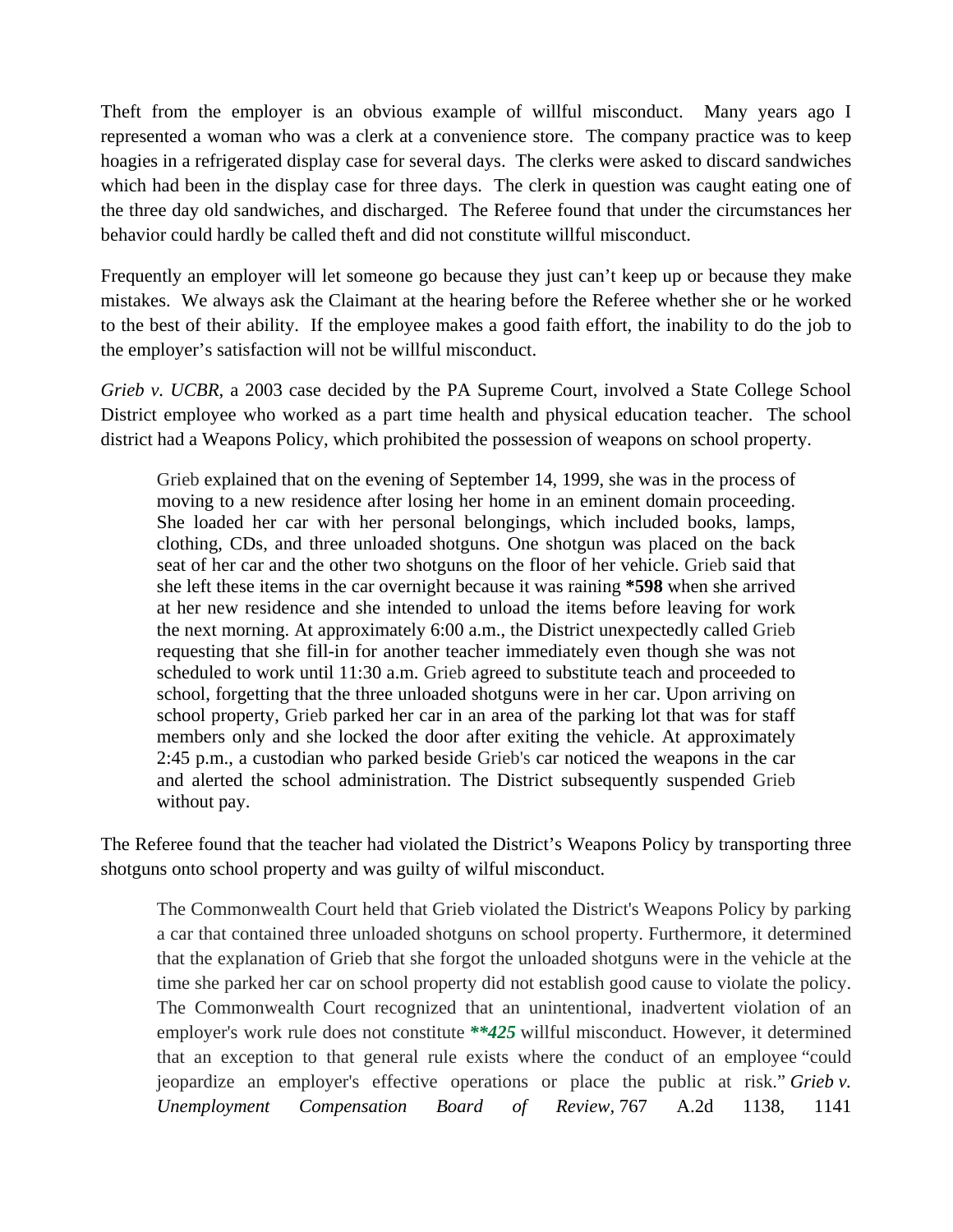(Pa.Cmwlth.2001) (citing *United Refining Co. v. Unemployment Compensation Board of Review,* 661 A.2d 520 (Pa.Cmwlth.), *appeal denied,* 543 Pa. 721, 672 A.2d 312 (1995)).

The Supreme Court reversed and found for the employee, holding that negligence constitutes willful misconduct only where it is of such a degree or recurrence as to manifest culpability, wrongful intent or evil design, or show an intentional and substantial disregard of the employer's interest or of the employee's duties and obligations to the employer. Furthermore, the court declined to adopt the public safety exception in the Commonwealth Court Opinion, saying that the General Assembly had created no such exception in the Act. *Grieb v. UCBR*, 573 PA 594, 827 A.2d 422 (2003).

### **Drug Testing**

The willful misconduct section of the law is at 43 PS 802 (e). In 2002, the legislature added 802 (e.1), providing that an employee would be ineligible:

(e.1) In which his unemployment is due to discharge or temporary suspension from work due to failure to submit and/or pass a drug test conducted pursuant to an employer's established substance abuse policy, provided that the drug test is not requested or implemented in violation of the law or of a collective bargaining agreement.

I had a case where the Employee was required to take a urine drug test because of a minor accident with a forklift. The HR manager asked another worker to drive the Employee to a local hospital where a urine sample was collected, placed in a single specimen bottle, and sent to a laboratory. It came back positive for marijuana; whereupon the Human Resources Manager fired the Employee citing the laboratory report as a violation of the Employer's Substance Abuse Policy, which is contained in the Employee Handbook.

This policy provides, in part, as follows:

The Company's drug and alcohol testing procedures comply with applicable laws. Where there is no law or where such law does not provide specific procedures for drug or alcohol testing, the Company will use the Federal Procedures For Transportation Workplace Drug and Alcohol Testing Programs, 49 CFR Part 40, as a guide. These procedures ensure the integrity, confidentiality and reliability of the testing processes, safeguard the validity of the test results and ensure that these results are attributed to the correct employee. Further, these procedures minimize the impact upon the privacy and dignity of persons undergoing such tests to every extent feasible. Employees will receive a copy of the summary of the drug and alcohol testing procedures.

One of the regulations in Part 40, cited by the Employer in its Employee Handbook, 49 CFR 40.71, provides that all specimens "must be split specimen collections".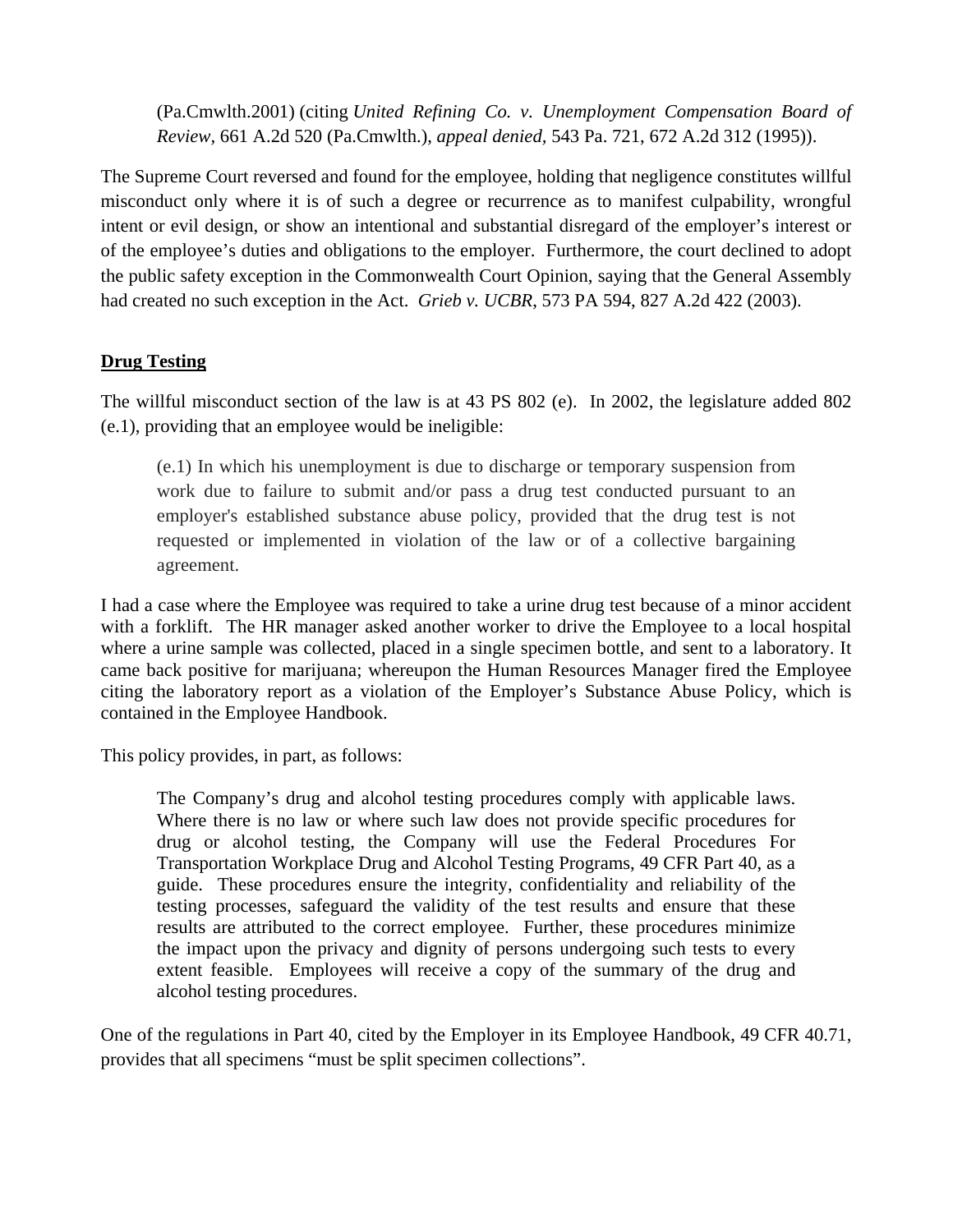The Referee found, among other things, that under the circumstances, the employer did not follow their substance abuse policy by failing to have him provide a split sample and therefore he was not disqualified under this section. The split sample is meant to protect the employee against a false positive test result which sometimes occurs.

### **Voluntary Quit**

When the employee quits his job he must show reason of a necessitous and compelling cause for leaving his employment. The burden is on the claimant. He must prove that he acted with ordinary common sense in quitting and made a reasonable effort to preserve the employment relationship. He must also show that he remains able and available for work.

Some reasons that qualify as necessitous and compelling:

Employees who accepted early retirement packages based on a legitimate fear they would be terminated if they did not accept the package.

Health Reasons: A medical problem can be reason of a necessitous and compelling cause. The employee must first tell the employer of his health problem so that the employer has the option of accommodating the medical problem. The employee must also be able to do some other work even though he cannot do his usual job. Medical records and reports, in addition to the claimant's own testimony are sufficient proof and the live testimony of a physician is unnecessary.

A parent who in spite of making every effort is unable to locate child care. Case by case determination.

A spouse who quits a job to follow a spouse, if the following spouse can show an economic hardship in maintaining two residences or that the move resulted in an insurmountable commuting problem.

Unreasonably dangerous working conditions.

Employer's refusal to pay the employee.

Physical or verbal abuse or the reasonable apprehension thereof by a supervisor. Sexual harassment. Does upper management know of the problem? Did the Claimant follow policy in the handbook?

Asking the employee to engage in illegal activities.

Employer has made substantial and unilateral changes in the terms and conditions of employment.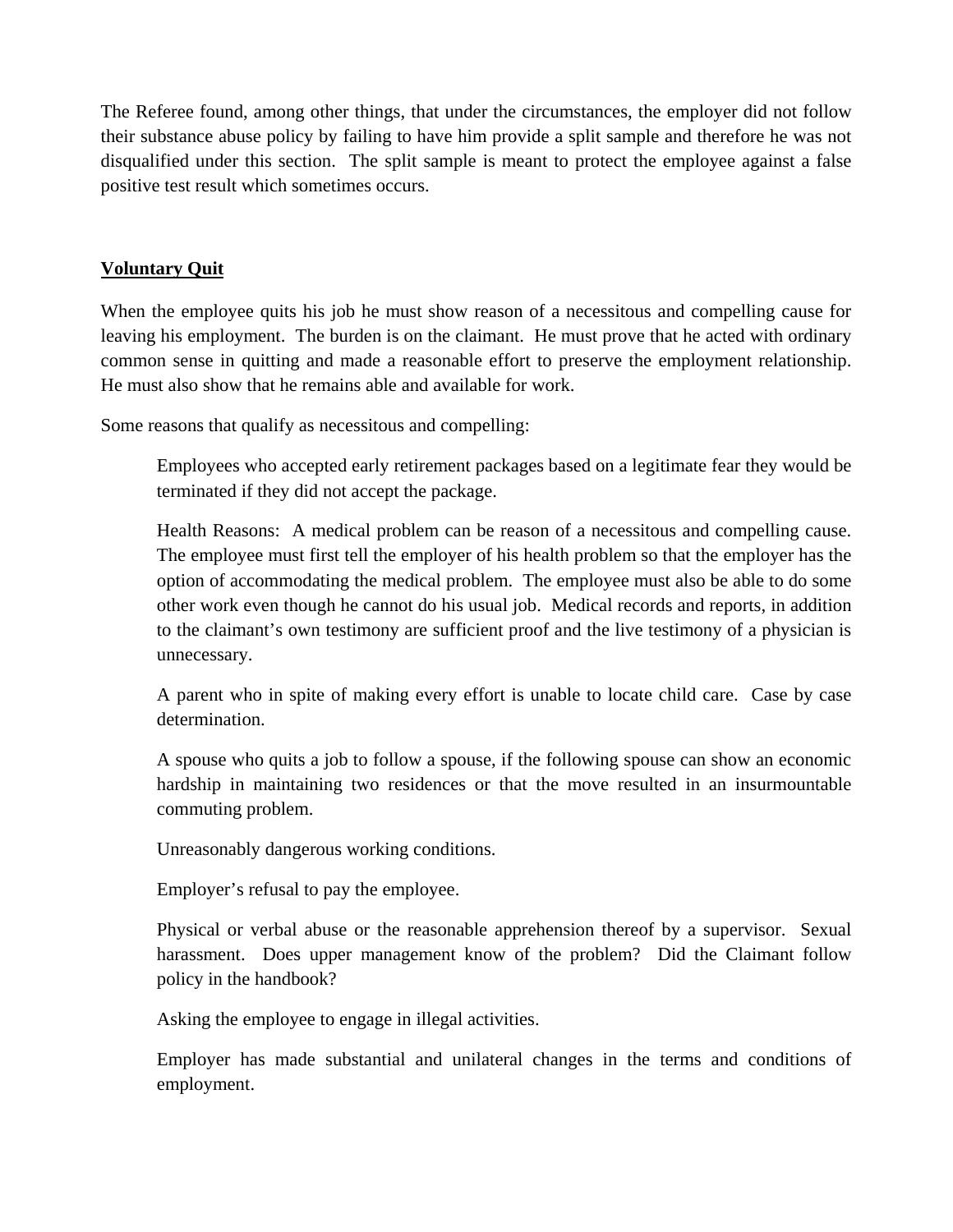### **Recent Unemployment Compensation Cases The Commonwealth Court 2012-2013**

# Solar Innovations, Inc. v. Unemployment Compensation Board of Review (UCBR), 933 CD 2011, 01/05/2012

The Claimant asked the Employer to reduce his hours to 30 per week to accommodate his on-line educational program and the Employer refused. As a result, the Claimant resigned and took a new job with Staffing Agency. This was full-time work but temporary, consisting of assignments lasting between one and six months. After completing one assignment, it could be followed by another full-time assignment; however, in this case, the Claimant was laid off by his new employer after one month due to lack of work.

In a voluntary termination case, the Claimant has the burden of proving that he left work for reasons of a necessitous and compelling nature, which requires a showing that a reasonable person who was trying to remain employed would have resigned under the circumstances.

The Board allowed benefits because precedent indicates that the receipt and acceptance of a firm offer of employment from another employer constitutes termination for cause of a necessitous and compelling nature. If the new job does not work out, the Employee is considered to be unemployed through no fault of his own.

A three judge panel reversed the Board. In her Decision J. Cohn Jubelirer held that the issue involved was one of first impression, whether one can leave a non-temporary job for a temporary one and remain eligible for benefits when the temporary job ends a month later. J. Pellegrini dissented. He would have affirmed the Board: "Given the fact that employment is typically 'at will', Claimant's situation is no different than if he had accepted a 'permanent' position with another employer but was laid off after only one month due to lack of work."

# Risse v. UCBR, 1111 CD 2011, 01/12/12

Claimant was employed for approximately five years full-time as an account executive making \$68,000 per year, when he was terminated in October 2009.

For many years the Claimant had had a sideline business doing writing, photography, consulting and script-writing known as Risse Marketing and Public Relations.

The Claimant was initially granted benefits which were suspended in October 2010, when he took a job providing consulting services to a Senate campaign. At the conclusion of this consulting work in November, 2010, he asked to have his unemployment benefits resumed; however, the UC Service Center declined to do so, finding him ineligible because he was self-employed. The statute provides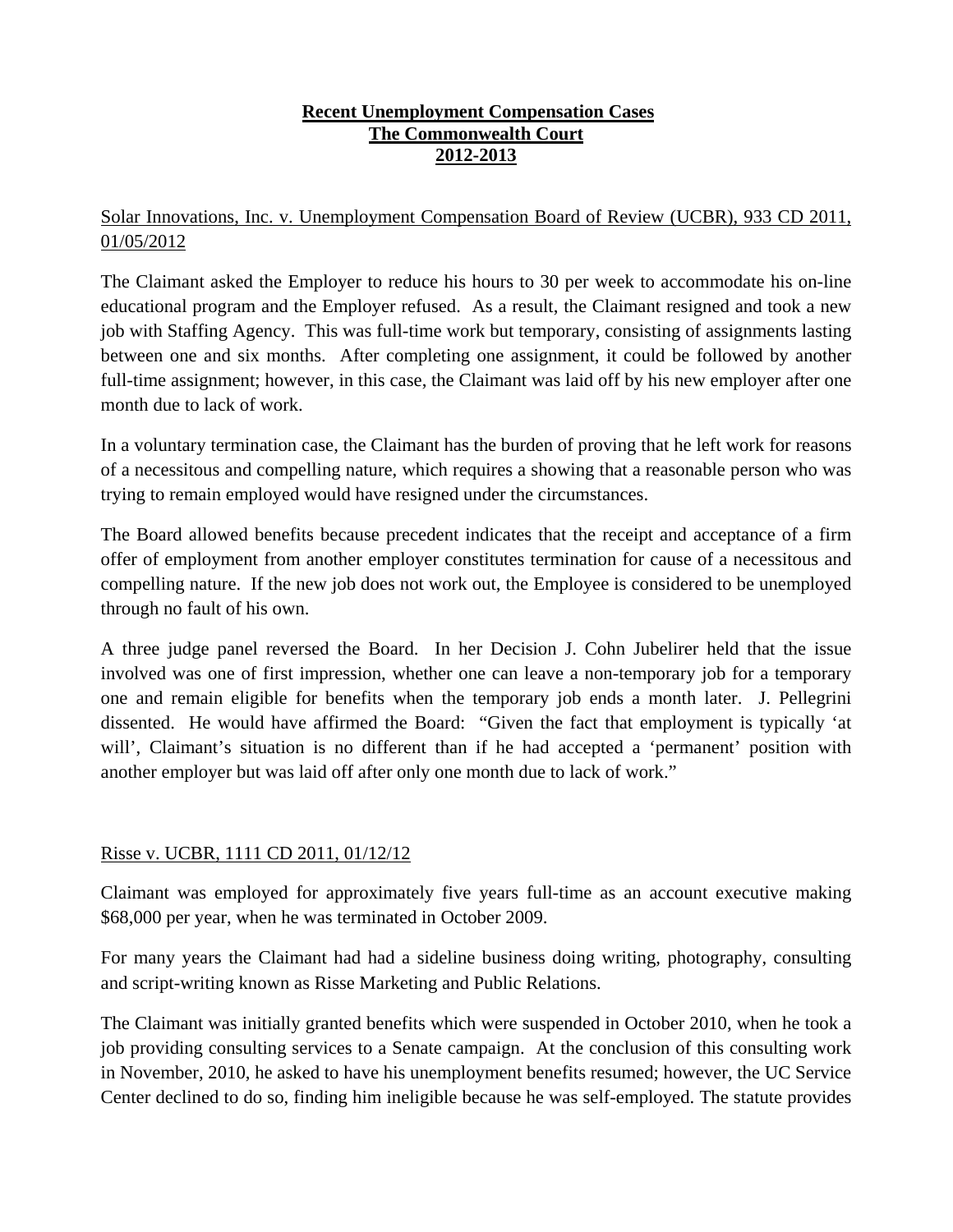that "an employee who is able and available for full-time work shall be deemed not engaged in selfemployment by reason of continued participation without substantial change during a period of unemployment in any activity." The Claimant has the burden of proof on this issue.

The Referee found him ineligible because his income from self-employment had doubled from 2009-2010, from \$3720 in 2009 to \$8000 in 2010, and the Board agreed.

J Pellegrini wrote the Opinion for the three Judge panel reversing the Board and allowing benefits. He said that in past cases the Court had focused on whether a claimant worked significantly more hours in his side line activity after he became unemployed indicating that he was transitioning the sideline activity time to full-time work. In this case the Claimant's testimony indicated his sideline business activity had not changed.

J. Cohn Jubelirer wrote in concurrence in order to object to "transitioning" language which she saw as establishing a new legal standard. She reference the plain language of the statute, and cited earnings records in evidence from 2004 (\$15,447) and 2006 (\$9020), which the board had ignored, to show that the \$3720 in 2009 was "the outlier, rather than the yardstick by which his sideline activity should be measured". She also inferred from these figures that his work hours for his sideline activity were probably historically higher as well.

### Middletown Township v. UCBR, 189 CD 2011, 03/21/12

Supervisors voted not to renew the Claimant's contract as Township Manger. The Claimant continued to work until the contract expired. In the meantime the Township offered him a new contract in which it proposed to eliminate an automatic renewal provision, eliminate an automatic pay raise, eliminate a \$500 car allowance and require the claimant to contribute toward medical benefits and revised the severance package. The Claimant provided a counteroffer which the employer rejected.

J. Brobson delivered the Opinion of the three judge panel which held that because the Claimant rejected the proposal of the Township which would have allowed him to remain employed, he is deemed to have voluntarily quit. He nonetheless was eligible for benefits because the imposition of a substantial unilateral change in the terms of employment constitutes reason of a necessitous and compelling cause for an employee to terminate his employment.

In his dissent, J. McCullough indicated that since the Township's decision to terminate employment pre-dated the contract negotiations regarding future employment, he would have affirmed the decision of the Board and found the Manager eligible because the Township did not prove that his discharge was for willful misconduct.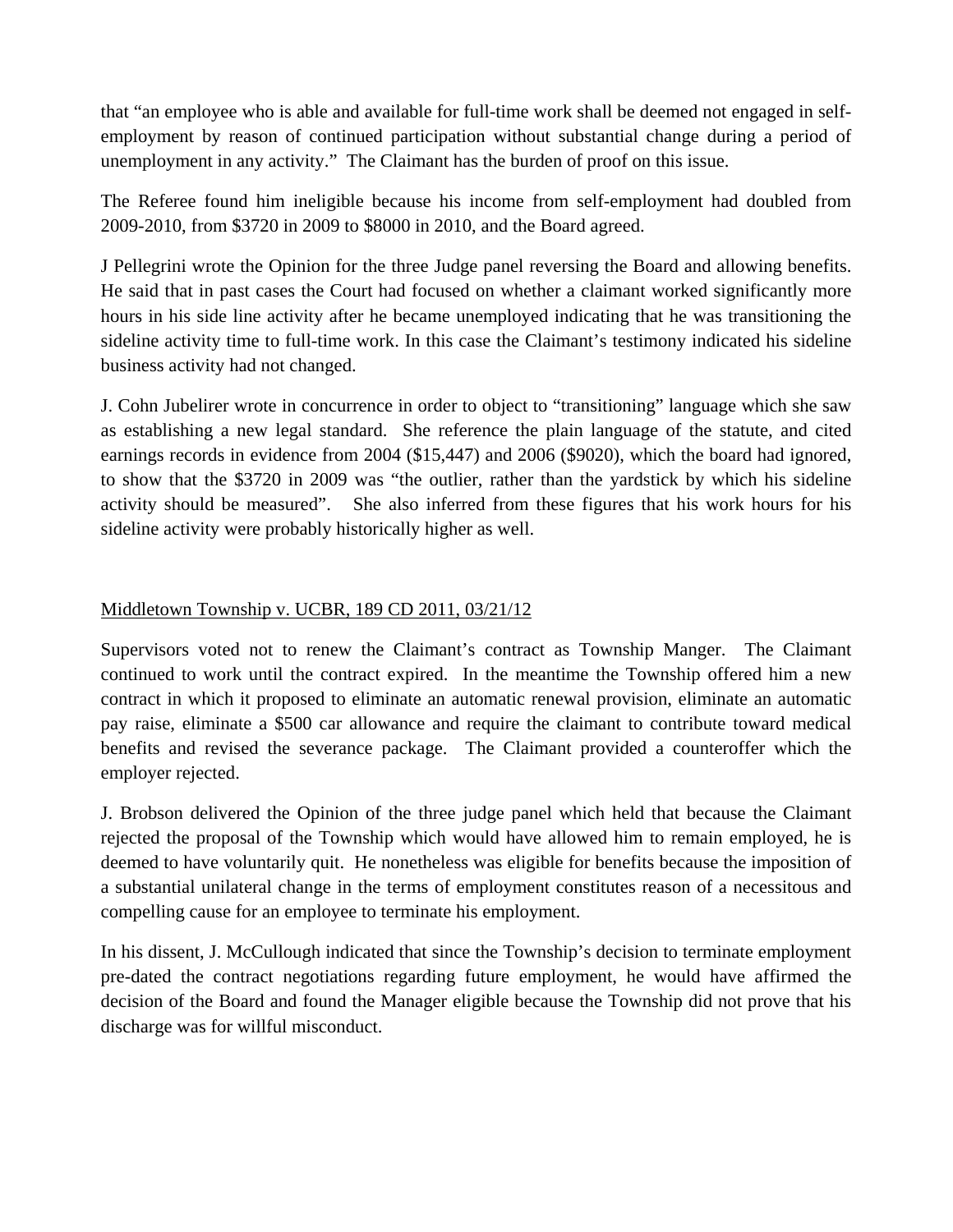### Grand Sport Auto Body v. UCBR, 2009 CD 2011, 10/24/12

Practice Note: In representing a claimant in a willful misconduct case, the employer will often trot out a series of past problems, often long past problems, with the employee. In representing the employee, try to limit the effect of this by asking the employee what reason he was given for his termination. Focus on the incident which immediately preceded the termination. Was it, standing alone, willful misconduct? If not, then incidents from the past will usually not be sufficient for the employer to carry his burden of proof. Furthermore, an alleged incident of willful misconduct cannot be the basis for a denial of benefits if it is remote in time from discharge.

This case was decided by a full Commonwealth Court, with two Judges dissenting.

The Claimant had a long history of attendance and punctuality problems. However, his last absence was justified. The Employer had approved time off for the Claimant to get married in Mexico. The Claimant's flight from Mexico was overbooked. He had to rebook a later flight and was unable to return to work as scheduled. He informed the employer that he was stuck in Mexico. When he returned to work a day later, the employer discharged him.

The Majority found willful misconduct based on a pattern of habitual unexcused tardiness and absences, including 19 in a seven month period.

Judges Brobson and Pellegrini dissented, writing that but for the final incident, an absence for which he had a valid excuse, the claimant would not have been discharged. Therefore his unemployment was not caused by his string of past absences and tardiness, it occurred because of an incident that did not rise to the level of willful misconduct.

# Quality Care Options v. UCBR, 58 CD 2012, 12/14/12

This case required a determination of whether the Claimant, who performed healthcare services to clients of Quality Care, did so as an employee or as an independent contractor. The statute provides that a Claimant is ineligible for benefits if he is engaged in self-employment. See *Risse v. UCBR*, above. The Court stated the law on making this determination as follows:

The burden to overcome the "strong presumption" that a worker is an employee rests with the employer. *Kurbatov v. Dep't of Labor & Indus., Office of Unemployment Comp., Tax Servs.,* 29 A.3d 66, 69 (Pa.Cmwlth.2011). To prevail, an employer must prove: (i) the worker performed his job free from the employer's control and direction, and (ii) the worker, operating as an independent tradesman, professional or businessman, did or could perform the work for others, not just the employer. *Id.* "[T]his two-pronged test is conjunctive and both prongs must be satisfied in order for persons rendering services for wages to be considered independent contractors." *Id.* at 70 (quoting *Electrolux Corp. v. Dep't of Labor & Indus., Bureau of Employer Tax Operations,* 705 A.2d 1357, 1360 (Pa.Cmwlth.1998)).